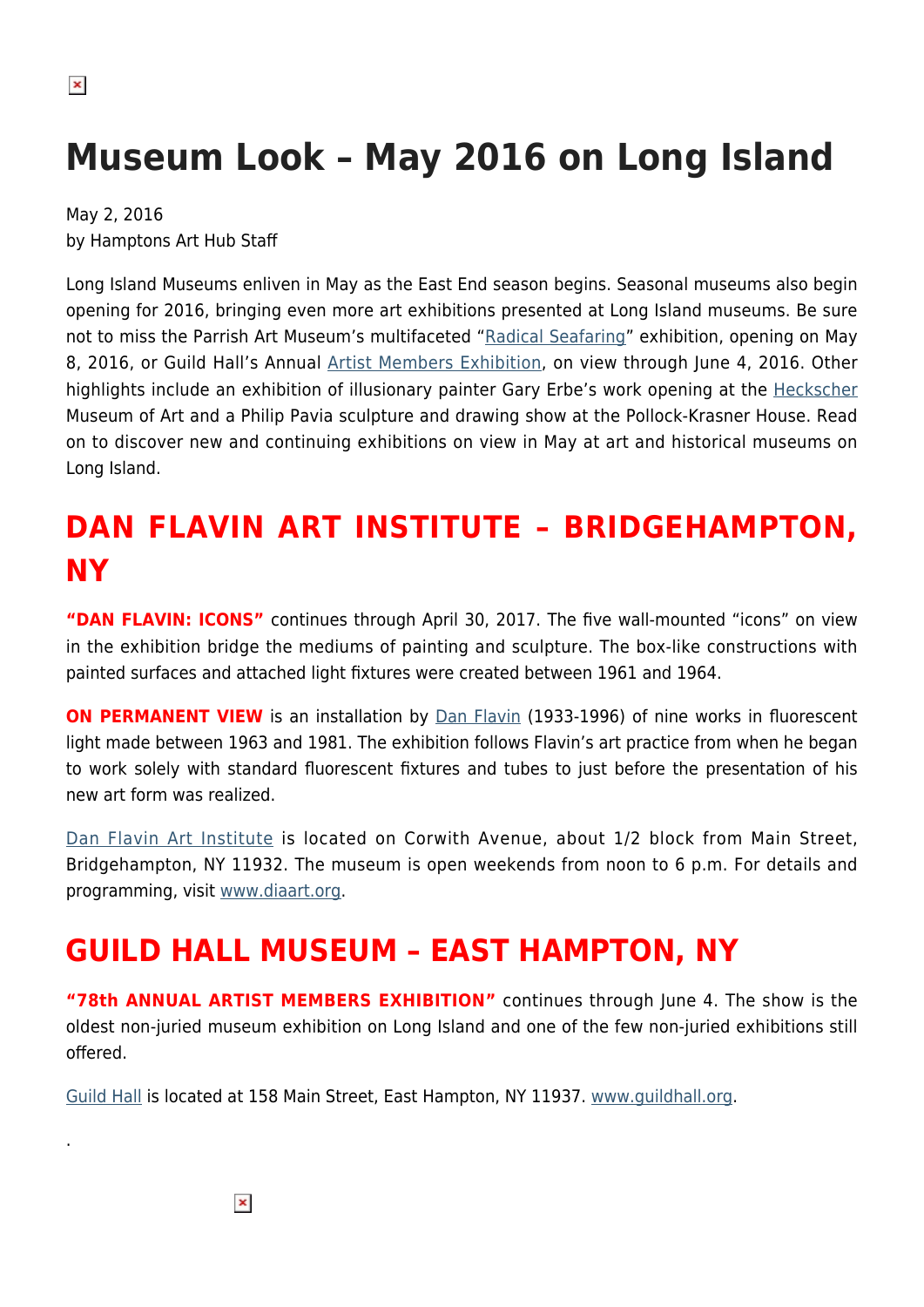"United Nations | Skyline" by Mike McLaughlin. Photography, 20 x 16 x 1 inches.

### **HECKSCHER MUSEUM OF ART – HUNTINGTON, NY**

.

.

.

**"LONG ISLAND'S BEST: YOUNG ARTISTS AT THE HECKSCHER MUSEUM 2016"** continues through May 15, 2016. The exhibition features approximately 80 young artists from grades 9 through 12 in Long Island schools.

**"MASTER OF ILLUSION: THE MAGICAL ART OF GARY ERBE"** opens on May 21, 2016 and continues through August 28, 2016.

This exhibition traces the career of artist [Gary Erbe](http://www.garyerbe.com/paintings.htm) from his early troupe l'oeil works to his recent paintings combining realism with modernist tendencies, including works that focus on objects arranged to emphasize composition, form and structure. Erbe's surreal works are inspired by popular culture, including nostalgic childhood pastimes, 1950s radio and television, American history, contemporary social issues and more.

The [Heckscher Museum of Art](https://hamptonsarthub.com/museum-guide/heckscher-museum-of-art/) is located at 2 Prime Avenue, Huntington, NY 11743. [www.heckscher.org](http://www.heckscher.org).

> $\pmb{\times}$ "The Big Splash" by Gary Erbe, 2001. Oil on canvas, 40 x 50 inches. Lent by Mr. and Mrs. Joseph Cusenza.

### **HOFSTRA UNIVERSITY MUSEUM – HEMPSTEAD, NY**

**"IN PRINT"** continues through September 18, 2016 in the David Filderman Gallery. The exhibition presents works made with a variety of printmaking processes such as relief, intaglio, planographic, and stencil. Works are drawn from the museum's collections and date from the late 16th to the 21st century.

**"AFRICA: SUB-SAHARAN DIVERSITY"** continues through August 12, 2016 in the Emily Lowe Gallery. Drawn exclusively from the Museum's Collections, the exhibition presents art and artifacts from cultures across West and Central Africa. Masks, weapons, sculptures, and jewelry will be on view.

The Hofstra University Museum is located at 112 Hofstra University, Hempstead, NY 11549.

The Emily Lowe Gallery is located at Emily Lowe Hall on the South Campus. The David Filderman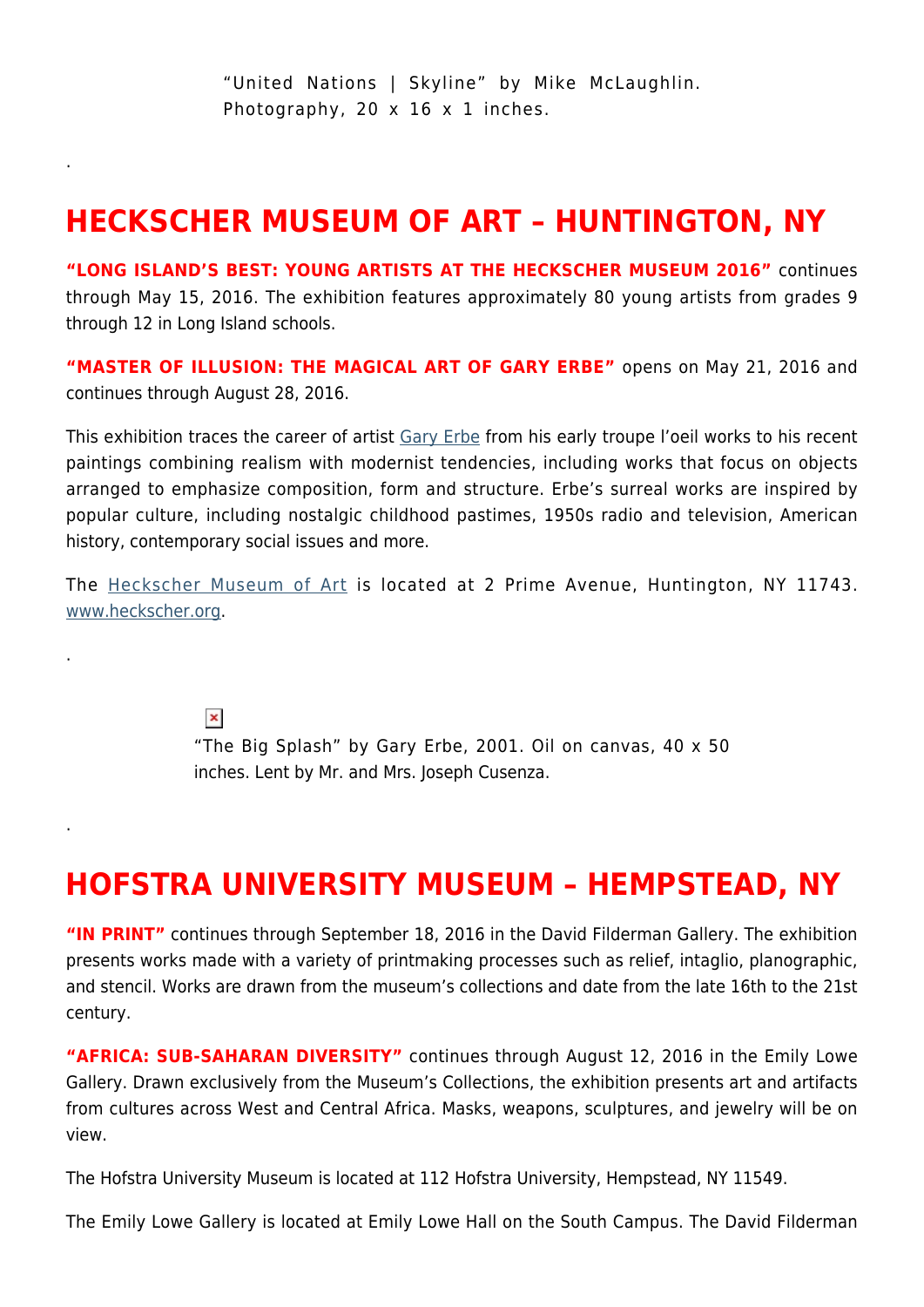Gallery is located on the ninth floor of the Joan and Donald E. Axinn Library on the South Campus. [www.hofstra.edu.](http://www.hofstra.edu)

### **ISLIP ART MUSEUM – EAST ISLIP, NY**

**"POISON PLAY"** continues through June 5, 2016. Artists on view include [Margaret DeLima](http://margaretdelima.com/home.html), [Scott](https://hamptonsarthub.com/2015/07/21/scott-mcintire-a-close-up-view-of-the-life-around-us/) [McIntire](https://hamptonsarthub.com/2015/07/21/scott-mcintire-a-close-up-view-of-the-life-around-us/), [John Sabraw](http://www.johnsabraw.com/) and [Anne Seelbach.](http://www.anneseelbach.com/) The exhibition explores our carbon footprint, the abuse of natural resources and works born from destruction. Curated by Beth Giacummo.

The Islip Art Museum is located at 50 Irish Lane, East Islip, NY 11730. [www.islipartmuseum.org.](http://www.islipartmuseum.org)

### **LONGHOUSE RESERVE – EAST HAMPTON, NY**

LongHouse Reserve opened for the season on April 30. On view is the design exhibition "Master Works" featuring a mix of furnishings and "art-in-craft media". Twelve new sited sculptures join the LongHouse Reserve cultivated grounds and gardens for the season. Click [here](https://hamptonsarthub.com/2016/04/27/exhibitions-new-sculptures-unveiled-for-longhouses-summer-season/) to discover the new sculpture on view.

[LongHouse Reserve](https://hamptonsarthub.com/museum-guide/longhouse-reserve/) is located at 133 Hands Creek Rd, East Hampton, NY 11937. [www.longhouse.org.](http://www.longhouse.org/)

### **LONG ISLAND MUSEUM – STONY BROOK, NY**

**"THE BRUSH IS MY PEN: ART THAT TELLS STORIES"** continues through July 30, 2016. The exhibition explores American art in the narrative tradition, from the 1820s through today. 18 paintings, prints, and photographs chosen primarily from the Long Island Museum's permanent collection will be on view.

**"MORT KÜNSTLER: THE ART OF ADVENTURE"** continues through May 30, 2016. The features nearly 100 original artworks and ephemera by illustrator [Mort Künstler.](http://www.mortkunstler.com/) Künstler is known for his romance, adventure, and sporting illustrations as well as American Civil War and historical paintings.

**"COMMON GROUND: THE MUSIC FESTIVAL EXPERIENCE"** opens on May 20, 2016 and continues through September 5, 2016. The exhibition is curated by the Rock and Roll Hall of Fame and explores the appeal and influence of music festivals on our society.

The Long Island Museum is located at 1200 Route 25A, Stony Brook, NY 11790. For details and programming, visit [www.longislandmuseum.org.](http://www.longislandmuseum.org)

# **NASSAU COUNTY MUSEUM OF ART – ROSLYN HARBOR, NY**

**"KENNY SCHARF**" continues through July 10, 2016. A major player in the 1980s NYC street art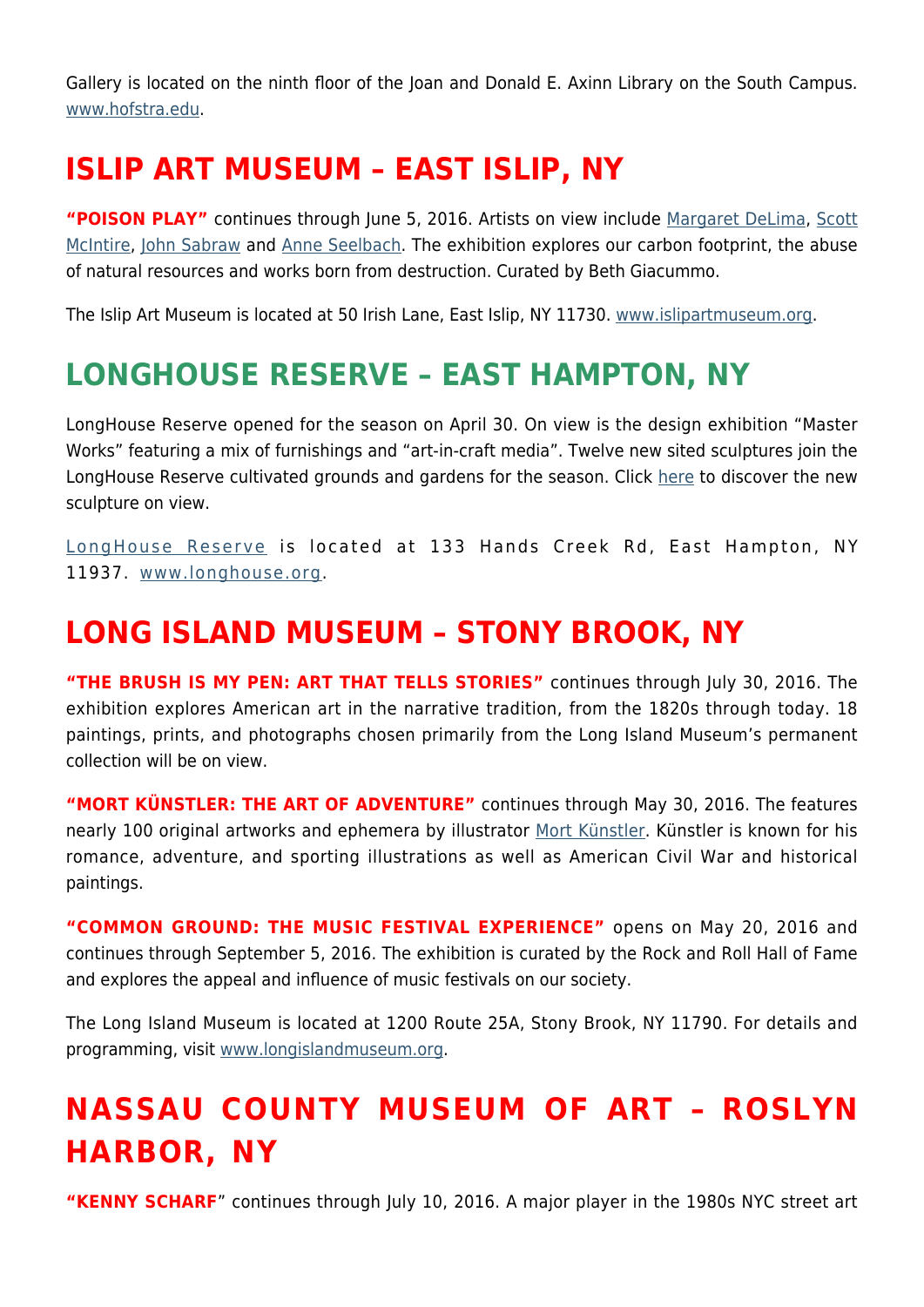movement, [Kenny Scharf](https://hamptonsarthub.com/2016/03/17/exhibitions-museums-kenny-scharf-80s-street-art-opens-at-nassau-county-museum-of-art/) is recognized by his vibrant, large-scale paintings and playful installations. His imagery draws upon pop icons, advertising and consumer culture of the 1960s, including TV cartoon characters. The exhibition includes approximately 50 major paintings and sculptures from throughout the artist's career. Also on view are installations taken directly from the artist's former Brooklyn studio and loft space as a recreation of the artist's workspace.

**RELATED:** ["Kenny Scharf & '80s Street Art Opens at Nassau County Museum of Art](https://hamptonsarthub.com/2016/03/17/exhibitions-museums-kenny-scharf-80s-street-art-opens-at-nassau-county-museum-of-art/)" by Pat Rogers.

"JOSEF ALBERS: FORMULATION: ARTICULATION" continues through July 10, 2016. On view will be [Josef Albers'](http://www.albersfoundation.org/) silkscreens from his "Formulation:Articulation" portfolio spanning 40 years. Works in the portfolio explore themes such as perception of color and spatial geometry.

The [Nassau County Museum of Art](https://hamptonsarthub.com/museum-guide/nassau-county-museum-of-art/) is located at One Museum Drive (just off Northern Blvd, Route 25A), Roslyn Harbor, NY 11576. [www.nassaumuseum.org](http://www.nassaumuseum.org).

### **PARRISH ART MUSEUM – WATER MILL, NY**

.

.

**"RADICAL SEAFARING"** opens on May 8, 2016 and continues through July 24, 2016. A Member's Reception takes place on May 8 from 11 a.m. to 1 p.m. "Radical Seafaring" is a multidisciplinary exhibition, publication, and program initiative that will include two-dimensional works, sculptural objects, vessels, models, film and video, off-site commissions, and boat trips around East End waterways. Under the direction of Andrea Grover, the show will feature 25 artists showing works ranging from artist-made seafaring vessels, documentation of past expeditions, designs exploring alternative communities on the water and more.

The [Parrish Art Museum](https://hamptonsarthub.com/museum-guide/the-parrish-art-museum/) is located at 279 Montauk Highway, Water Mill, NY 11976. [www.parrishart.org](http://www.parrishart.org).

> $\pmb{\times}$ "After the Battle of Brooklyn" by Duke Riley, 2007. Courtesy the artist and Magnan Metz Gallery. Photo: Damon Winter.

# **POLLOCK-KRASNER HOUSE & STUDY CENTER – EAST HAMPTON, NY**

**"PHILIP PAVIA: SCULPTURE AND DRAWINGS"** opens on May 4, 2016 and continues through July 30, 2016. The exhibition includes a selection of drawings and stone sculptures by [Philip Pavia](http://philippavia.com/) (1911-2005). The show focuses on the 1960s, when Pavia began working in marble, treating blocks of stone as collage elements to create various colors and textures culminating in "scatter sculptures." Drawings on view represent "thought-forms" that helped Pavia visualize ideas for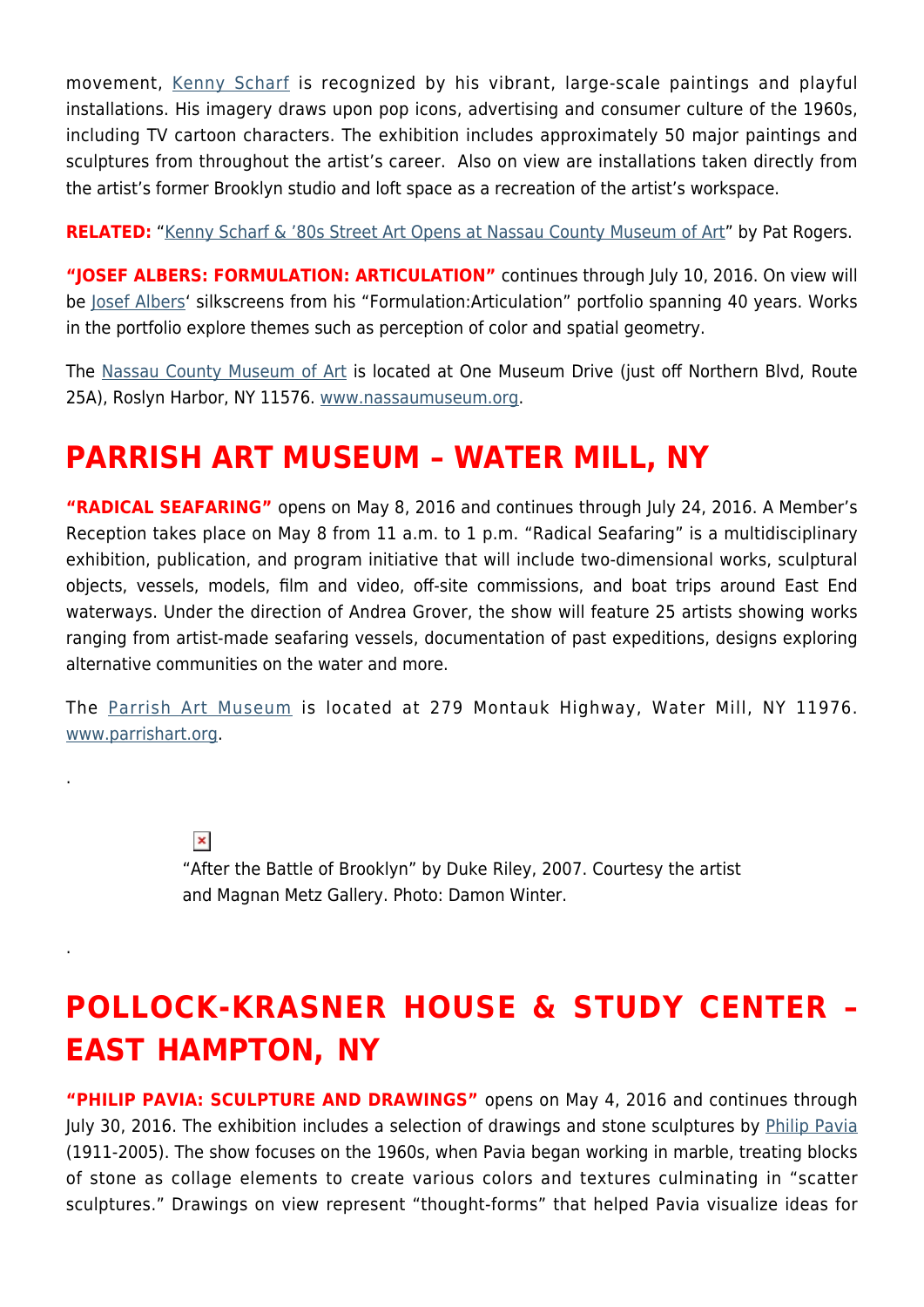sculptures.

The [Pollock-Krasner House and Study Center](https://hamptonsarthub.com/museum-guide/pollock-krasner-house-and-study-center/) is located at 830 Springs-Fireplace Road, East Hampton, NY 11937. [www.sb.cc.stonybrook.edu/pkhouse.](http://www.sb.cc.stonybrook.edu/pkhouse)

# **SAG HARBOR WHALING & HISTORICAL MUSEUM – SAG HARBOR, NY**

**"CUBA! AN EXHIBITION OF ART AND PHOTOGRAPHY BY PIERSON HIGH SCHOOL STUDENTS"** opens on May 7, 2016 and continues through May 15, 2016. An Opening Reception takes place on May 7 from 6 to 8 p.m. A Panel Discussion takes place on May 7 from 4 to 5:30 p.m. The exhibition features journal entries, photography and visual art created by 26 high-school students in response to their recent visit to Cuba after the easing of traveling restrictions to the country.

**"EVERY VILLAGE HAS A STORY: PLACES"** opens on May 27, 2016 with an Opening Reception from 6 to 8 p.m. In this exhibition curated by Elise Goodheart, nine local artists were invited to explore the roots of Sag Harbor's past through it's buildings and "places." Artists on view include [Reynold Ruffins](http://www.reynoldruffins.com/), [John Capello](http://www.johncappelloart.com/), Paul Davis, [Erica Lynn Huberty](http://www.ericalynnhuberty.com/), [Joan Tripp](http://joantripp.com), Scott Sandell, Peter Solow, [Carolyn Conrad](http://carolynconradart.com/carolyn_conrad/carolyn_conrad_artist.html), Michael Butler.

The [Sag Harbor Whaling and Historical Museum](https://hamptonsarthub.com/author/sag-harbor-whaling-museum/) is located at 200 Main Street, Sag Harbor, NY 11963. [www.sagharborwhalingmuseum.org](http://www.sagharborwhalingmuseum.org).

# **SOUTHAMPTON HISTORICAL MUSEUM & RESEARCH CENTER – SOUTHAMPTON, NY**

**"SOUTHAMPTON UNDER SIEGE: THE BRITISH OCCUPATION OF SOUTHAMPTON DURING THE REVOLUTIONARY WAR"** continues through December 31, 2016. The exhibition makes use of a timeline, maps, period rooms, artifacts, video, and a catalog to bring attention to the men, women, and children who lived in an isolated and occupied village from 1776 until the end of the revolutionary war.

**"BEACH LIGHT: PAINTINGS BY EILEEN DAWN SKRETCH"** opens May 20, 2016 and continues through October 22, 2016. The exhibition features seaside paintings of the flat, open spaces of the East End by artist [Eileen Dawn Skretch.](http://www.eileendawnskretch.com/)

The Southampton Historical Museum & Research Center's main campus is located at 17 Meeting House Lane, Southampton, NY 11968. [www.southamptonhistoricalmuseum.org](http://www.southamptonhistoricalmuseum.org).

### **SOUTHOLD HISTORICAL SOCIETY – SOUTHOLD, NY**

**"IMAGES OF NEW YORK, 1912-1964"** continues through June 24, 2016 in the Reichert Family Center. Photographs of New York City over a span of over 50 years by Charles Henry Meredith and